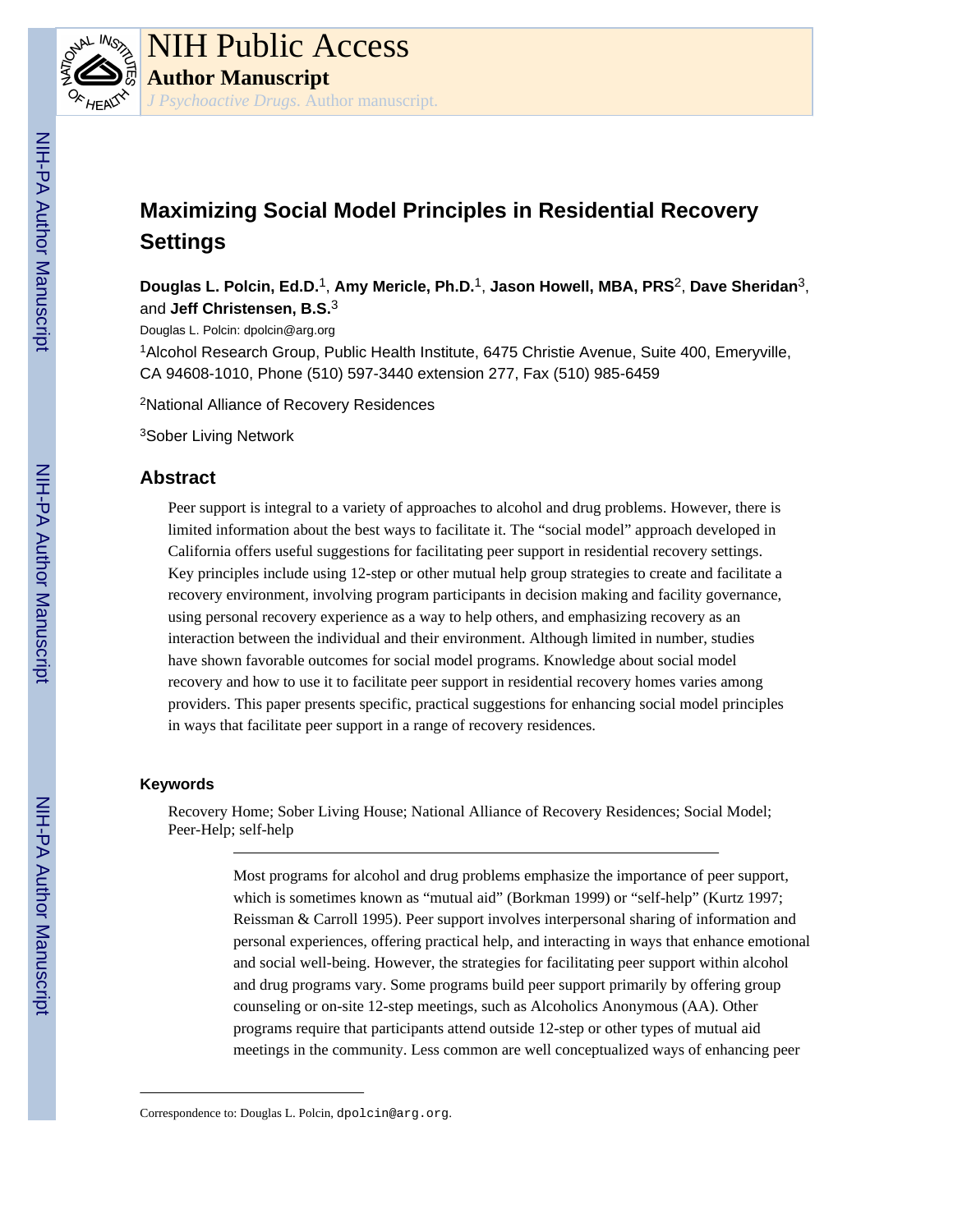influences within programs. The "social model" approach to recovery (Wittman & Polcin in press; Shaw & Borkman, 1990; Borkman 1983) provides a starting point for understanding peer influences and facilitating peer support in residential recovery settings.

Social model recovery emerged in California primarily as a grassroots movement that was built upon the principles of AA (Wittman & Polcin in press; Borkman et al. 1998). Although there is limited professional literature on social model recovery, a number of studies have shown favorable outcomes. Programs that self-identified as social model were shown to have similar or better outcomes than clinically oriented treatment programs that were typically more expensive (Kaskutas et al. 2008; Kaskutas, Ammon & Weisner 2003–2004; Borkman et al. 1998). Studies of sober living houses (SLHs) that used a social model approach showed significant resident improvements on a variety of outcomes that were maintained at 18-month follow-up (Polcin et al. 2010). Moreover, these studies found factors central to social model recovery (i.e., involvement in 12-step groups and social network characteristics) were related to outcome.

The purpose of this paper is threefold. First, we provide a brief overview of the history and principles of the social model approach to recovery. Second, we describe four different levels of recovery residences based on standards developed by the National Alliance for Recovery Residences (NARR 2012). Finally, we provide guidance on how aspects of social model can be used to address challenges encountered across all four levels of NARR residences. Examples include house meetings, decision making, establishment and enforcement of house rules, and admission and termination of residents. We also emphasize using social model as parallel social processes among providers and between providers and the surrounding community. Conceptualization of peer support and suggestions for enhancing it draw upon 11 years of research on recovery homes and decades of experience among co-authors operating recovery homes and recovery home organizations.

## **History of Social Model Recovery and Basic Concepts**

Although the term "social model" did not emerge until the 1970s, the basic elements of this approach were being practiced as early as the 1940s (Wittman & Polcin in press). Social model recovery emerged as a grassroots movement in California, largely as an offshoot of Alcoholics Anonymous (AA). Many individuals attempting to abstain from substances through attendance at AA lacked an affordable alcohol free living environment. Their efforts were often undermined by destructive living environments that promoted substance use. In response to this need, recovering persons involved in AA created group living environments, which they called "twelve step" houses. Drinking and drug use was prohibited and residents were expected to work a 12-step recovery program. Because residents typically shared bedrooms, owners were able to keep rents affordable. By the 1970s 12-step houses became known as "sober living houses" (SLHs).

Beginning in the 1970s conferences and publications in the addiction field began to use the term "social model" to describe SLHs and similar programs (O'Briant & Lennard 1973). The primary rationale for this term was that it emphasized social and interpersonal aspects of recovery rather than approaches that were more individually oriented. It also emphasized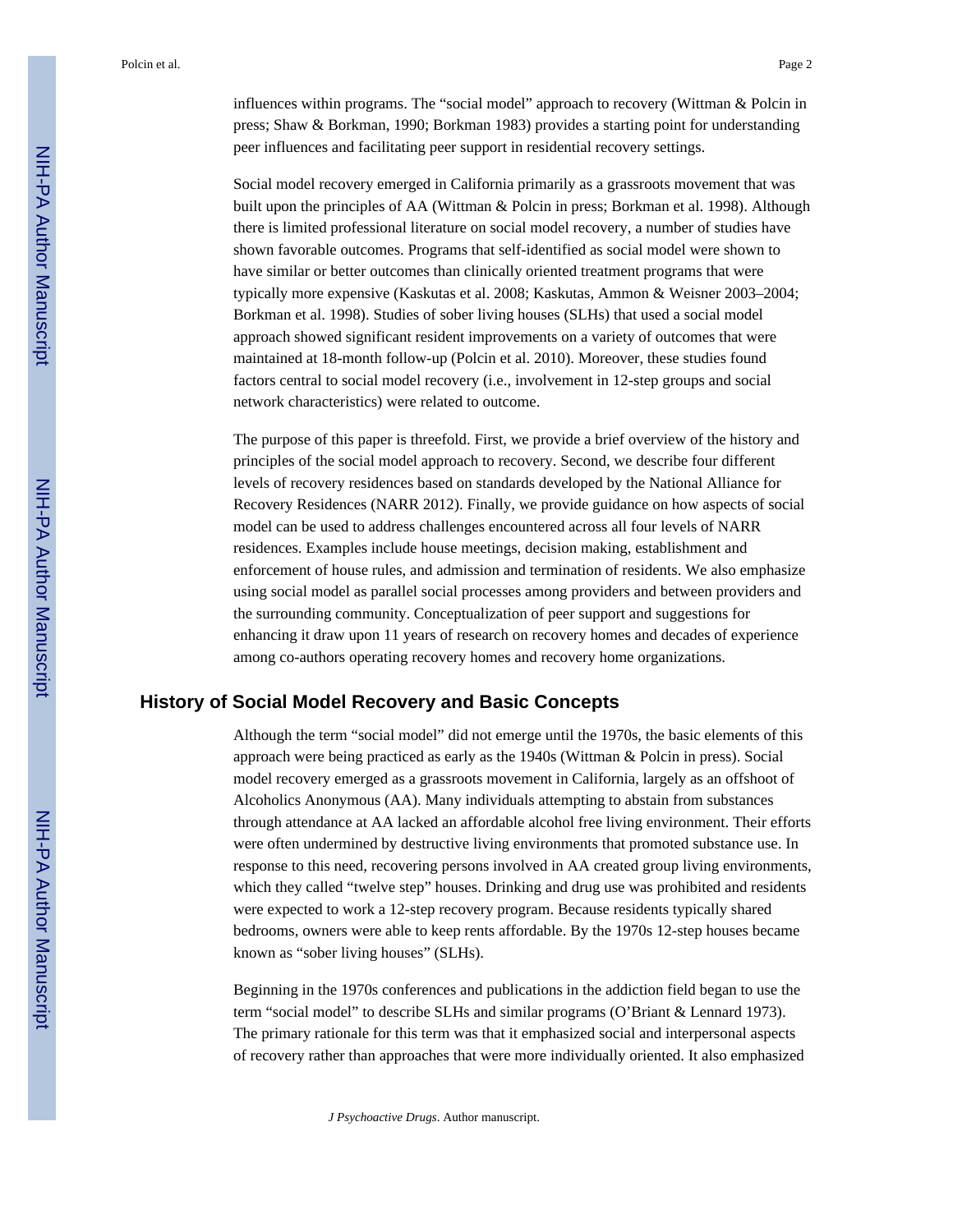peer to peer rather than practitioner-client relationships and replaced the concept of treatment plan with "recovery plans" (Borkman 1998). The latter term emphasized actions the person will take to achieve and maintain recovery instead of the types of professional services they will receive. The primary characteristics of social model recovery programs were summarized by Wright (1990) as follows:

- There is an emphasis on experiential knowledge gained through one's recovery experience. Residents draw on that experience as a way to help others.
- **•** Recovery operates via connections between residents, not between an individual resident and a professional caregiver.
- **•** All residents are consumers and providers, both giving and receiving help.
- **•** As with the early twelve step recovery houses, involvement in AA creates the basic framework for recovery.
- **•** A positive sober environment that encourages support for abstinence is crucial.
- **•** Alcoholism is viewed as being centered in the reciprocal relationship between the individual and his or her surrounding social unit.

#### **Social Model Recovery Scale**

A variety of residential programs, including those offering formal treatment, adopted different aspects of social model into their approaches. Kaskutas, Greenfield, Borkman and Room (1998) developed the Social Model Philosophy Scale (SMPS) as a way to assess the extent to which programs used a social model approach to recovery as well as what aspects of social model were used. The 33-item SMPS has been shown to have high internal reliability ( $\alpha$ = 92). The SMPS assesses six program domains:

- **1.** Physical environment the extent to which the program facility offers a homelike environment.
- **2.** Staff role the extent to which staff are seen as recovering peers.
- **3.** Authority base the extent to which experiential knowledge about recovery is valued.
- **4.** View of substance abuse problems the extent to which residents view substance abuse as a disease and are involved in 12-step groups.
- **5.** Governance the extent to which the program empowers residents in decision making.
- **6.** Community orientation the extent to which the program interacts with the surrounding community in a mutually beneficial manner.

Although the SMPS was based on data obtained from California social model programs, the principles are relevant to a variety of recovery home models throughout the U.S. Some of these models are reviewed below along with initial research examining services offered and outcomes.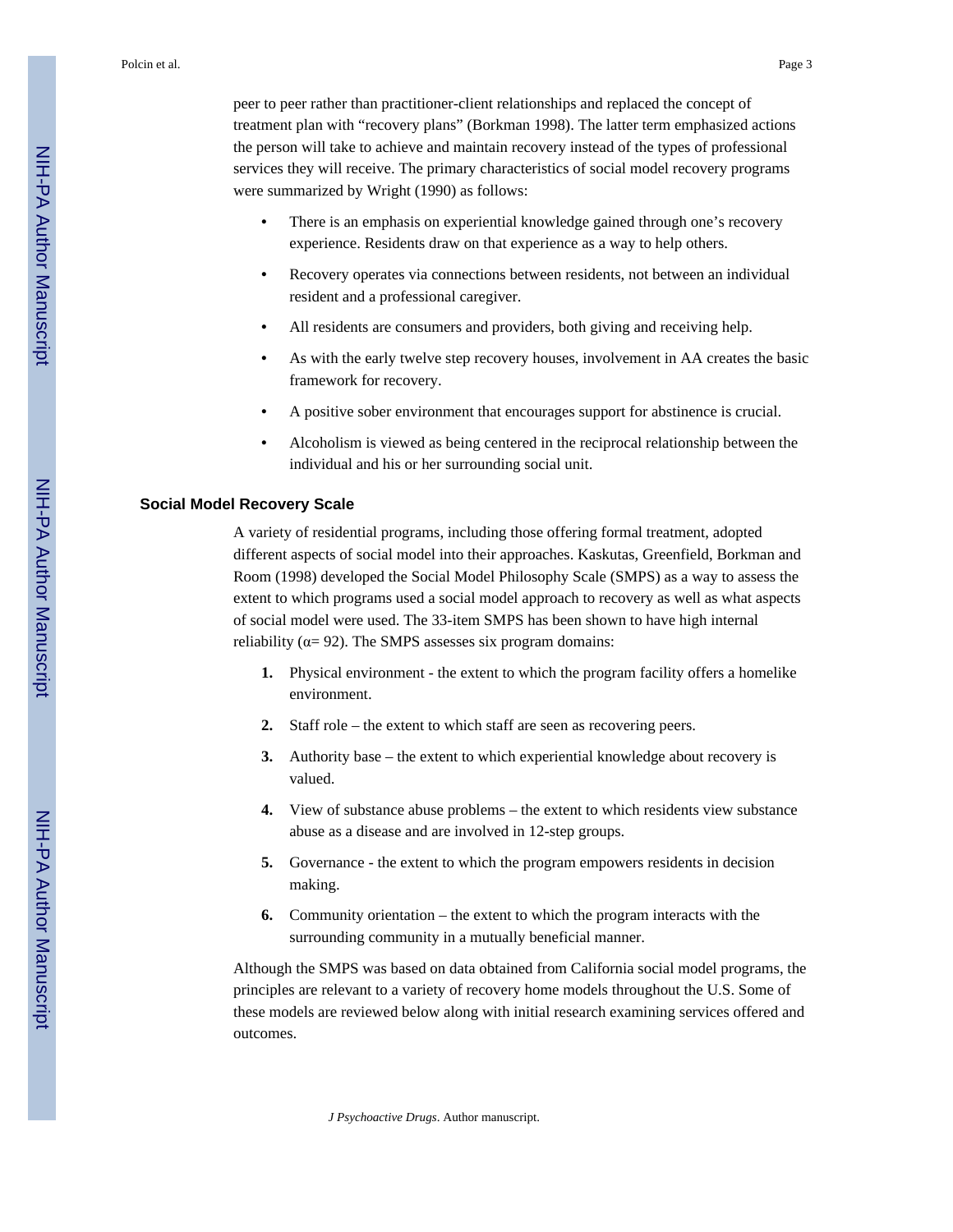## **Social Model Recovery in Other Residential Recovery Settings**

There are a variety of residential approaches to recovery that emphasize characteristics similar to social model principles. One example is the Oxford House model, which began in 1975 (O'Neill 1990). Like SLHs, Oxford Houses offer long-term recovery in a residential, homelike environment that is free of alcohol and drugs. They are financially self-sustained by residents and do not offer on-site formal treatment services. Although they do not have individual house managers or operators, Oxford Houses are supported externally through a system of regional managers responsible for the welfare of groups of homes. All residents are required to have some type of a recovery plan and most attend AA or other 12-step groups.

A study of individuals who had been residing at Oxford Houses for varying lengths of time (several days to over 10 years) showed good longitudinal outcomes at 4-month follow-up intervals (Jason, Davis, Ferrari & Anderson 2007). Oxford Houses have also been found to be effective as an aftercare service for clients who completed long-term residential treatment (Jason et al. 2006). Today there are more than 1,500 Oxford Houses nationwide; SLHs in California that are affiliated with associations such as the Sober Living Network and California Association of Addiction Recovery Resources number close to 800.

A heterogeneous mix of other types of recovery residences has emerged throughout the U.S. that use social model principles to varying degrees. Mericle, Miles, Cacciola and Howell (in press) used the SMPS to assess the extent to which recovery residences in Philadelphia used practices that were consistent with social model principles. While only 11% met criteria as social model recovery residences using a cutoff score on the SMPS, some characteristics of social model were strong across most houses (e.g., view of substance abuse problems and authority base) and others were relatively weak (e.g., governance).

## **National Alliance of Recovery Residence Levels**

The Mericle et al investigation was unique in that it assessed social model recovery principles across different levels of recovery residences as defined by the National Alliance of Recovery Residences (NARR). Briefly, NARR (National Association of Recovery Residences 2012) describes four levels of recovery residences:

- **•** Level I residences are peer-managed houses located in residential neighborhoods. They are democratically run by the residents themselves and there are no paid staff members or on-site services. Although most residents are involved in 12-step recovery groups, attendance is not mandatory. Oxford Houses (Jason, Olson & Foli 2008) are a good example of Level I residences.
- **•** Level II residences are also typically located in residential neighborhoods. Unlike Level I houses, they are managed by a house manager or senior resident who is either paid or receives a reduction of rent. There are typically no services offered on-site and residents are usually mandated or strongly encouraged to attend 12-step recovery groups. California Sober Living Houses (Polcin et al. 2010) are good examples of Level II residences.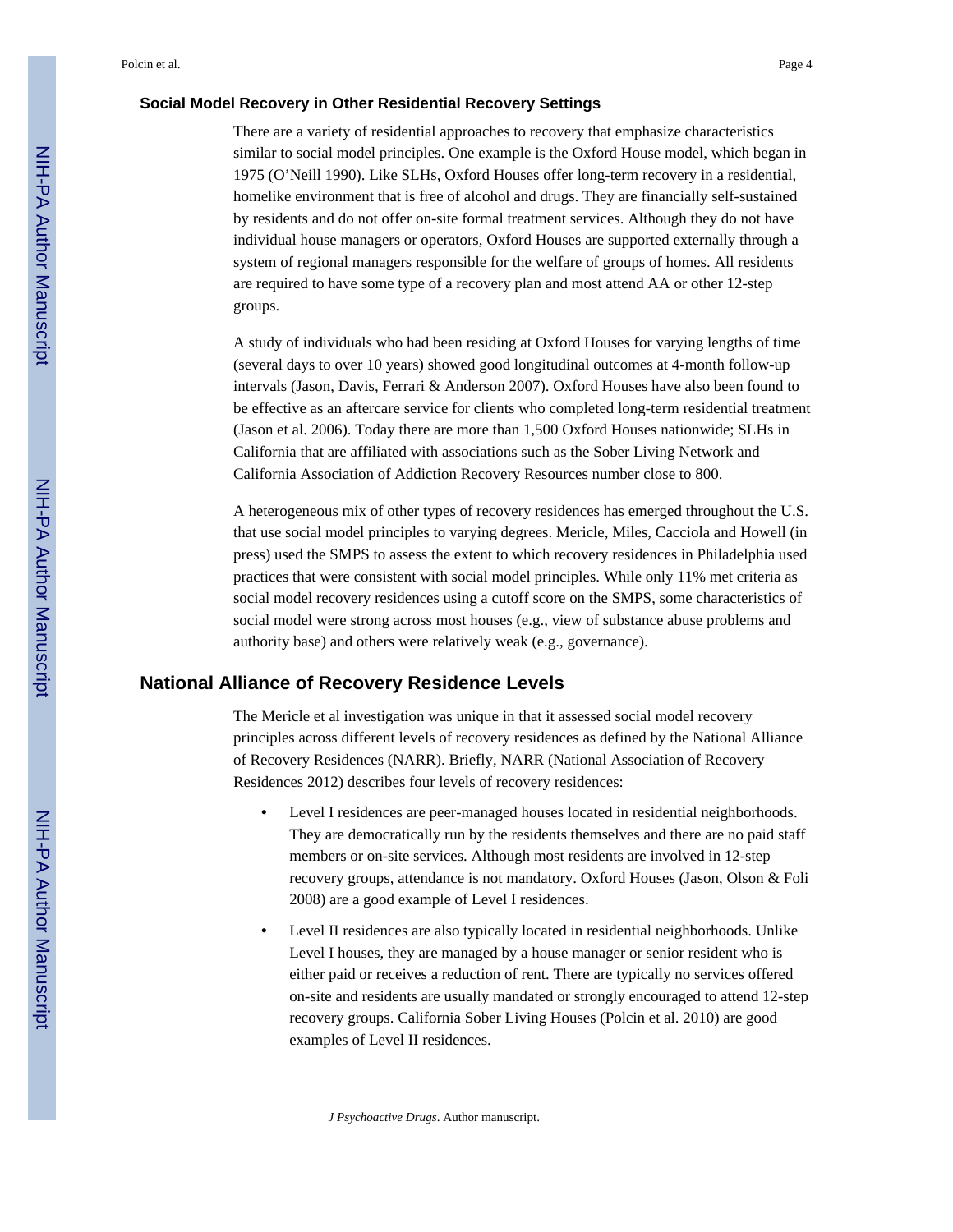- **•** Level III residences employ paid staff who provide on-site services, such as linkage to resources in the community, recovery wellness planning, recovery support groups, and life skills training. In California, these residences are required to be licensed as treatment programs. Mericle et al (in press) pointed out that these can be considered hybrid programs that combine social model recovery and additional services delivered by trained staff. A recovery approach that has become known as the "Florida model" combines intensive outpatient or day treatment services with residence in a sober living house. Some Level III residences exist as private households in residential neighborhoods while others operate in multifamily, commercial or other environments.
- Level IV residences are best understood as residential treatment programs that are more structured than level III and that provide a variety of on-site clinical services. Although some staff may be in recovery, Level IV's employ licensed or credentialed professionals. A number of social model characteristics are emphasized: 1) peers support, 2) resident involvement in upkeep of the facility, and 3) resident input into establishing and enforcing rules and policies. Therapeutic communities (De Leon 2000) are a good example of level IV facilities. These facilities are typically not zoned as ordinary housing in residential neighborhoods.

Each of the subheadings below addresses ways that social model principles can be implemented within and across the four levels described by NARR. Particular emphasis is placed on using social model as a way of understanding issues in recovery residences and mobilizing peer support to address them.

## **Conceptualizing Issues across NARR Levels**

Central to a social model perspective is maintaining a focus that emphasizes the quality of the household as a recovery environment rather than a focus primarily on individual residents. Although there are some differences related to understanding and addressing issues between NARR levels, much of what promotes social model is relevant to all four levels.

## **Fostering a Culture of Recovery**



The social model approach to alcohol and drug problems shifts the focus to the household and community environment as a way to foster a culture of recovery. Residents are invited to draw on the strengths of the household and utilize peer support to shed their addictive lifestyle and reconstruct their self-identity as a person in recovery. Because recovery is a reality that is exemplified by recovering peers and their staff, recovery grows out of hope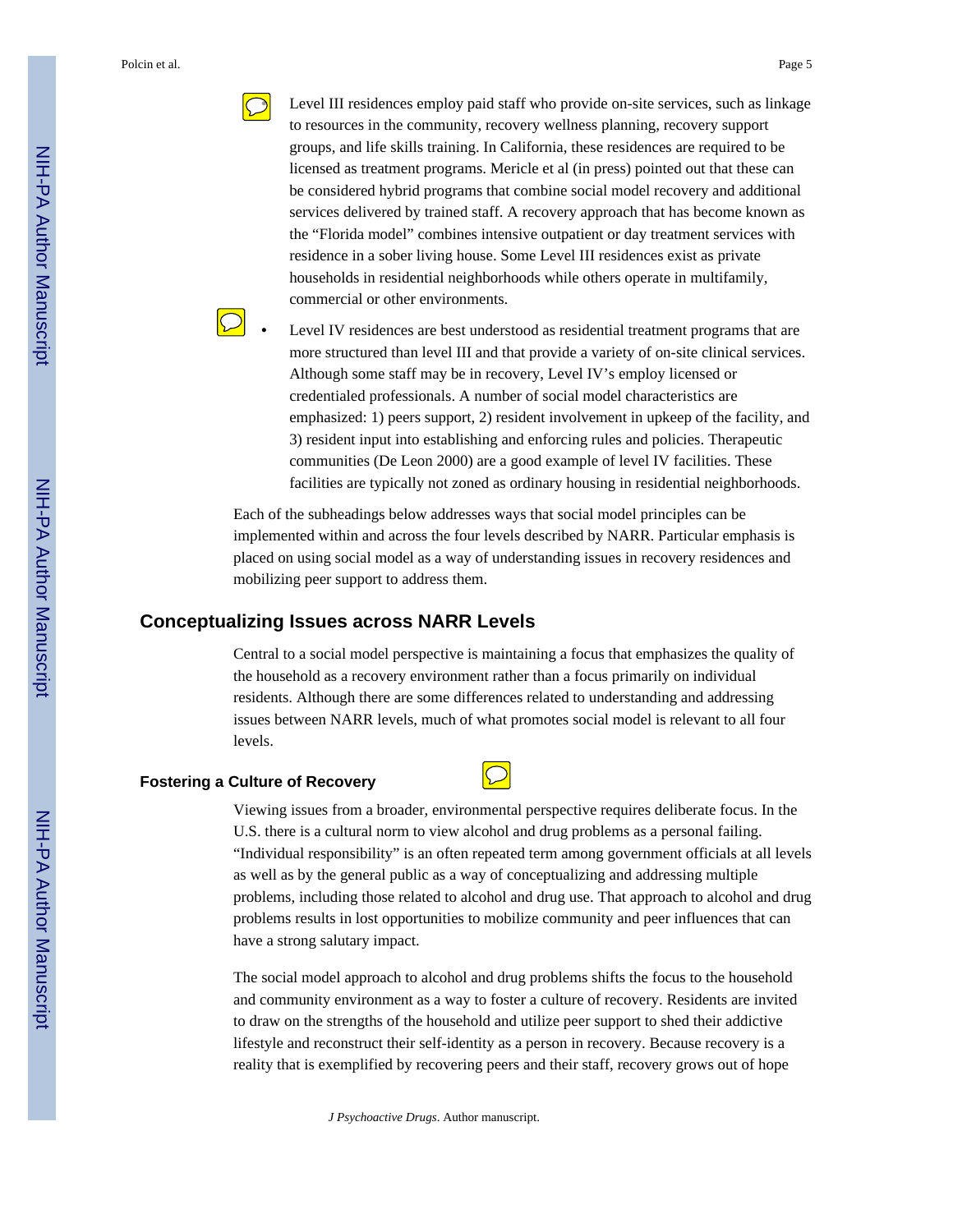and results in a process of self-redefinition and the rebuilding of a life in the community. The success of this approach is dependent upon the household's ability to address issues within a framework that enhances peer support within programs. It also requires successful collaboration with neighbors, outside service providers, and the local community. Each section below advocates for a vision of issues in recovery residences that includes broad ownership of problems and solutions to the benefit of residents and the surrounding community.

#### **Facilitating Social Model Perspectives among Residents and Staff**

Whether the leadership in a recovery residence is a house manager, treatment professional, or residents who function in rotating leadership positions, social model can be facilitated by the leadership articulating problems and issues from a household or program perspective rather than one focused primarily on individuals. All four levels of NARR residences have expectations and rules that apply to individuals (e.g., abstinence, attendance at house meetings, and participation in house chores and upkeep). However, from a social model perspective it is important that residents understand rules and expectations in terms of how they impact the overall community as a group of recovering persons. When expectations and responsibilities are ignored the residence does not function as a successful household or as a forum that facilitates recovery. The ultimate goal is to create an environment where residents articulate that perspective themselves rather than relying on the leadership to do it. In this scenario, developing a recovery lifestyle is conceptualized among residents as more than avoiding addictive substances and improving personal health, it is characterized by citizenship -- the importance of living one's life with regard and respect for those around you (Betty Ford Institute 2007). Doing one's fair share in terms of contributing to the household as a recovery environment and recognizing how one's behavior affects that environment is a key tenet across all social model programs.

Developing and maintaining a social model environment cannot be a function of the leadership alone. Residents must play a central role in helping each other understand household operations and dynamics from a social model perspective and translate that understanding into action. Most residents will have had experience with 12-step or other mutual help programs and can draw on recovery principles used in those programs as a guide. Like 12-step programs, there is an informal "oral tradition" process that occurs where residents who are more experienced with social model programs (sometimes called "senior peers") pass their knowledge on to new residents. The leadership in the program needs to consistently emphasize and reinforce these processes. As new residents observe how issues in the household are understood and addressed they sharpen their social model skills. As they learn more, they are empowered to contribute more to the welfare of the household and the individuals who live there.

#### **Understanding House Meetings from a Social Model Perspective**

Mandatory house meetings are a staple of all types of recovery residences. They offer opportunities for residents and staff to understand and discuss issues from a social model perspective and reinforce a recovery oriented culture. Typically, a variety of individual, interpersonal, and house issues are presented. Regardless of the NARR level, it is important

*J Psychoactive Drugs*. Author manuscript.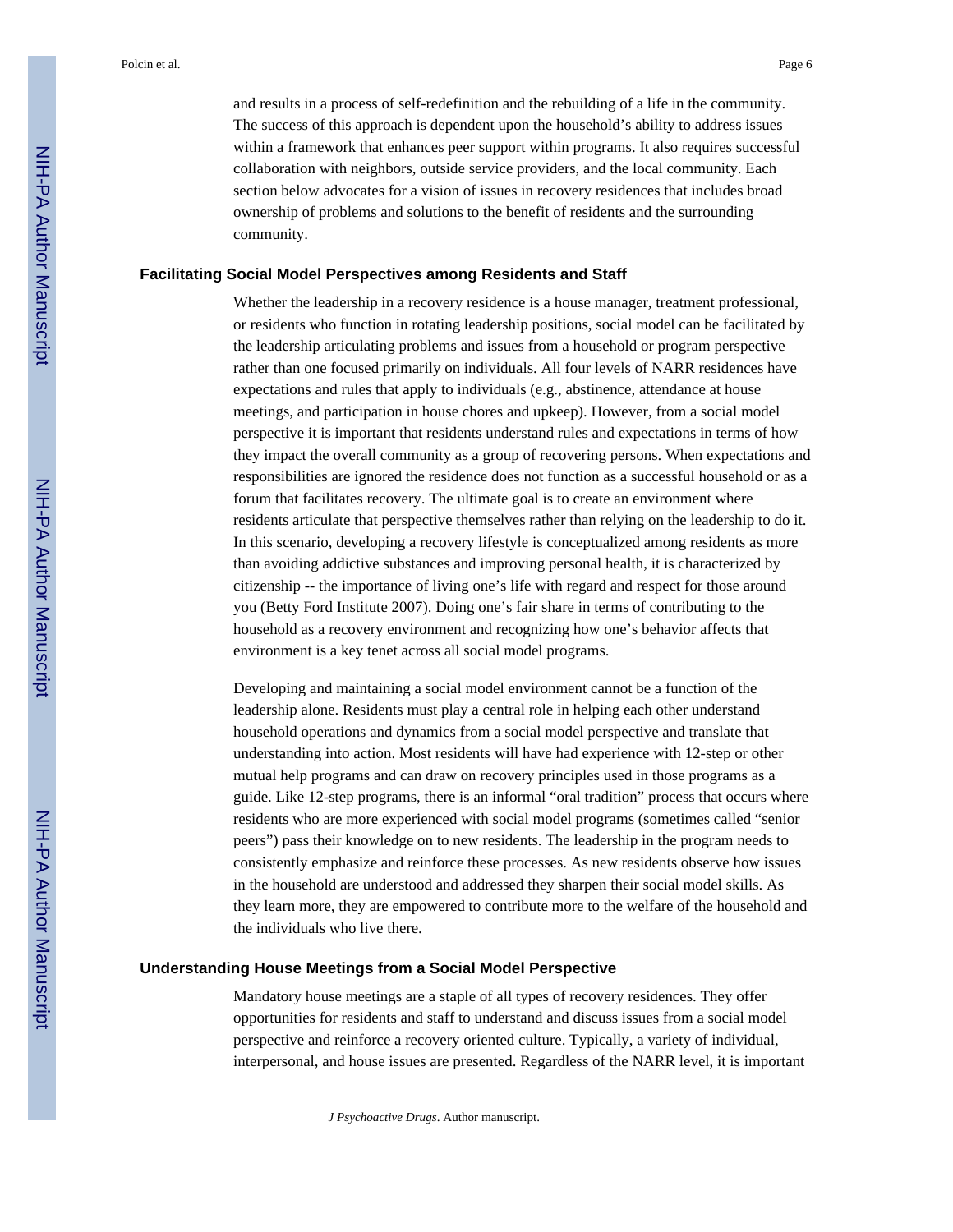that persons in leadership positions (e.g., house manager, treatment professional, or peer leader) avoid being overly directive or offering solutions to problems pre-maturely. Instead, residents should be engaged in a collaborative process where various perspectives can be explored. Peer empowerment and support are strengthened when residents are involved in defining problems, identifying options, and implementing plans to resolve them. Peers with more experience take leadership roles in helping to guide conversations and decisions. Peer involvement in decision making creates a sense of resident ownership and connection to house operations that counteracts an "us versus them" mentality dividing residents and staff.

When interactions in house meetings are limited to a sole focus on individual issues and behaviors or the meeting gets bogged down in interpersonal struggles it is important for the facilitator to shift the discussion toward a broader, social model perspective. As issues are discussed, the facilitator should consider questions such as how does this issue impact the overall house? How can house members be mobilized to address the issue? Should we discuss changes in house rules or operations to address the issue? How would such changes affect the recovery culture of the household? Addressing these types of questions facilitates shared ownership of problems and reliance on the resident community as a way to address them.

#### **House Rules and Policies from a Social Model Viewpoint**

Maintaining a recovery supportive community requires house rules, recovery oriented social norms, and peer accountability. These are frequent house meeting topics in all types of recovery residences. Often they are brought up in terms of complaints about individuals being noncompliant. The result can be administration of consequences or warnings about noncompliant behaviors. However, there is an opportunity during these discussions to articulate the purposes of rules and policies from social model perspective that links them to household functioning and principles of recovery. Examples include linking policies and rules to issues such as safety, maintaining an alcohol and drug free environment, and the role of accountability in recovery.

Rules and policies can also be linked to AA principles such as "giving back" to the community from which one receives help, accepting powerlessness over some situations, taking an inventory of one's weaknesses or flaws, and asking for help from others. Not everyone in recovery residences works an AA or other type of 12-step program, but the majority in NARR levels I and II residences are involved in some type of 12-step program (National Association of Recovery Residences 2012). In addition, some programs not explicitly identified as 12-step oriented (mostly NARR levels III and IV) have similar recovery concepts that can be related to program rules and policies. For example, therapeutic communities (TC's), like 12-step oriented programs, emphasize the importance of "giving back" to newcomers, demonstrating commitment to the community through one's behavior, and taking responsibility for the ways that one contributes to problems and conflicts. Ideally, the residents themselves would take the lead in these discussions. Programs with relatively newer residents and those in early recovery will need role modeling of this process from senior residents or staff.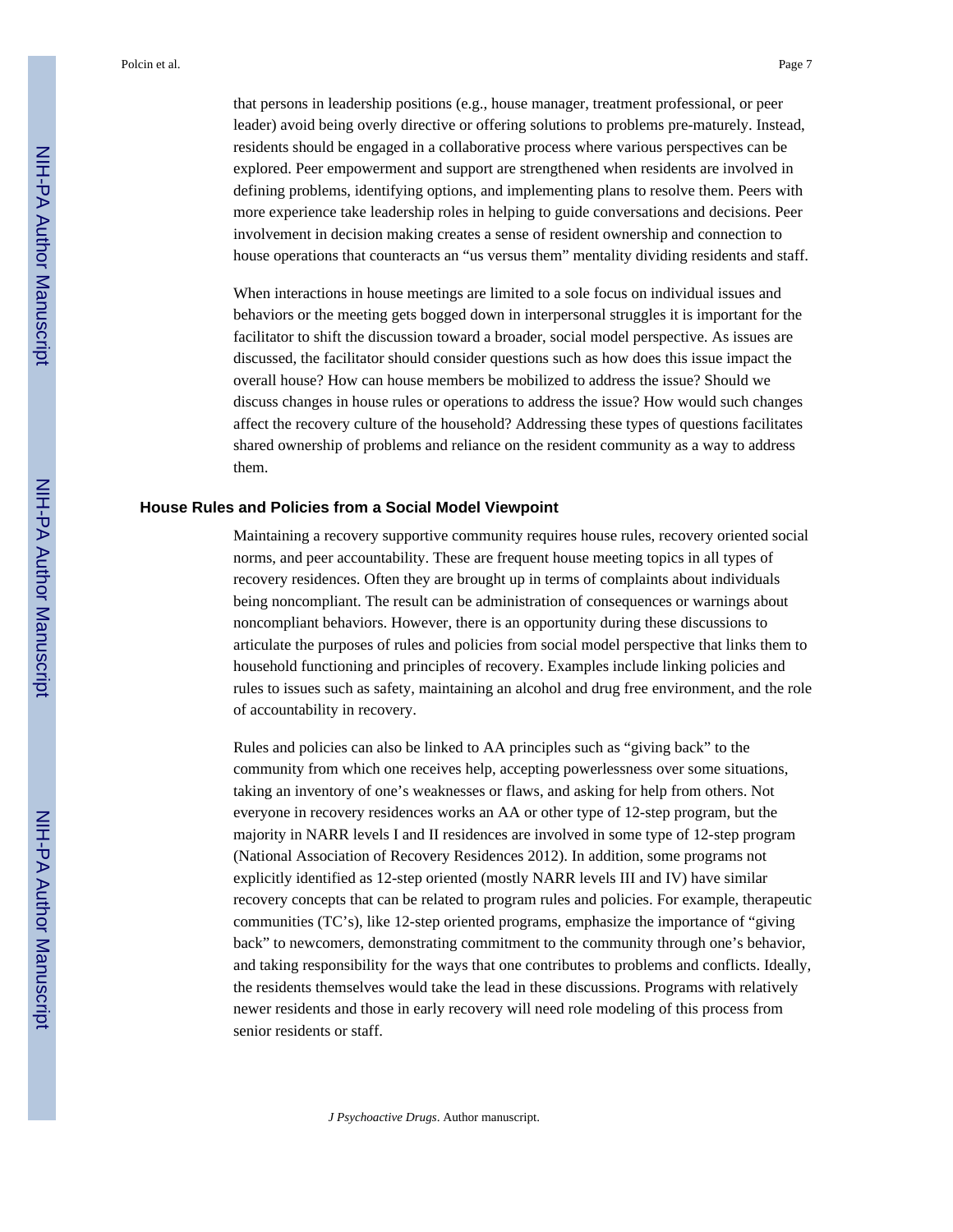To the extent that residents have input into formation, modification, and enforcement of house rules and policies they are more likely to feel ownership and a commitment to their implementation. Creating a social model environment in which peers hold each other accountable to house rules and social norms is the ideal. NARR level I and II programs are likely to allow for significant input into rules and policies through discussions in house meetings or other forums. Although level III and IV houses are likely to have paid staff who are ultimately held accountable for implementation of rules and policies, most have forums where residents can have input into modification and enforcement of rules and policies. For example, therapeutic communities often have some version of a resident government that helps enforce rules and make recommendations to staff for modifications.

## **Using Social Model to Address Specific Issues**

Recovery residences provide individual level interventions for a variety of issues (e.g., noncompliance with house rules, referral to outside services, and development of individual recovery plans). However, the leadership within houses can work to create a context where individual issues are also addressed by drawing upon the strengths of the resident community, or what Laudet and White (2008) have referred to as "recovery capital." In this section we describe ways to mobilize peer support to address issues commonly encountered in residential recovery settings, including relapse, resident conflicts, and personal crises. This section also addresses the advantages of mobilizing residents to influence two of the most important decisions for any recovery residence: when to admit a person as a new resident and when a resident should be asked to leave due to noncompliance.

#### **Applicant Interviews and Resident Evictions**

Few decisions are more important to a recovery residence than who is allowed to enter and who is asked to leave. NARR level I houses typically make these decisions by democratic vote of residents. Level II houses will involve the house manager or owner, but there may also be a mechanism for resident input as well. Similarly, decisions about admission and termination among level III and IV houses will involve paid staff, but there also may be mechanisms for residents to have input.

From a social model perspective there are advantages to including residents in these processes. First, it empowers residents to take part in a critically important household decision. Second, admissions that include current residents in the process can help create a sense of commitment to the new person. Finally, it facilitates the new person feeling a sense of accountability to the entire household, not just individuals in leadership positions. A practical consideration is that involvement of current residents draws upon the perceptions of the entire community, not just one individual who may not recognize potential problems or assets.

There are similar advantages to involving current residents in decisions about involuntary eviction. It helps create a sense that each resident is accountable to the community, not just to the staff, house manager, or others in leadership positions. It also invites discussion about the importance of maintaining an abstinent living environment.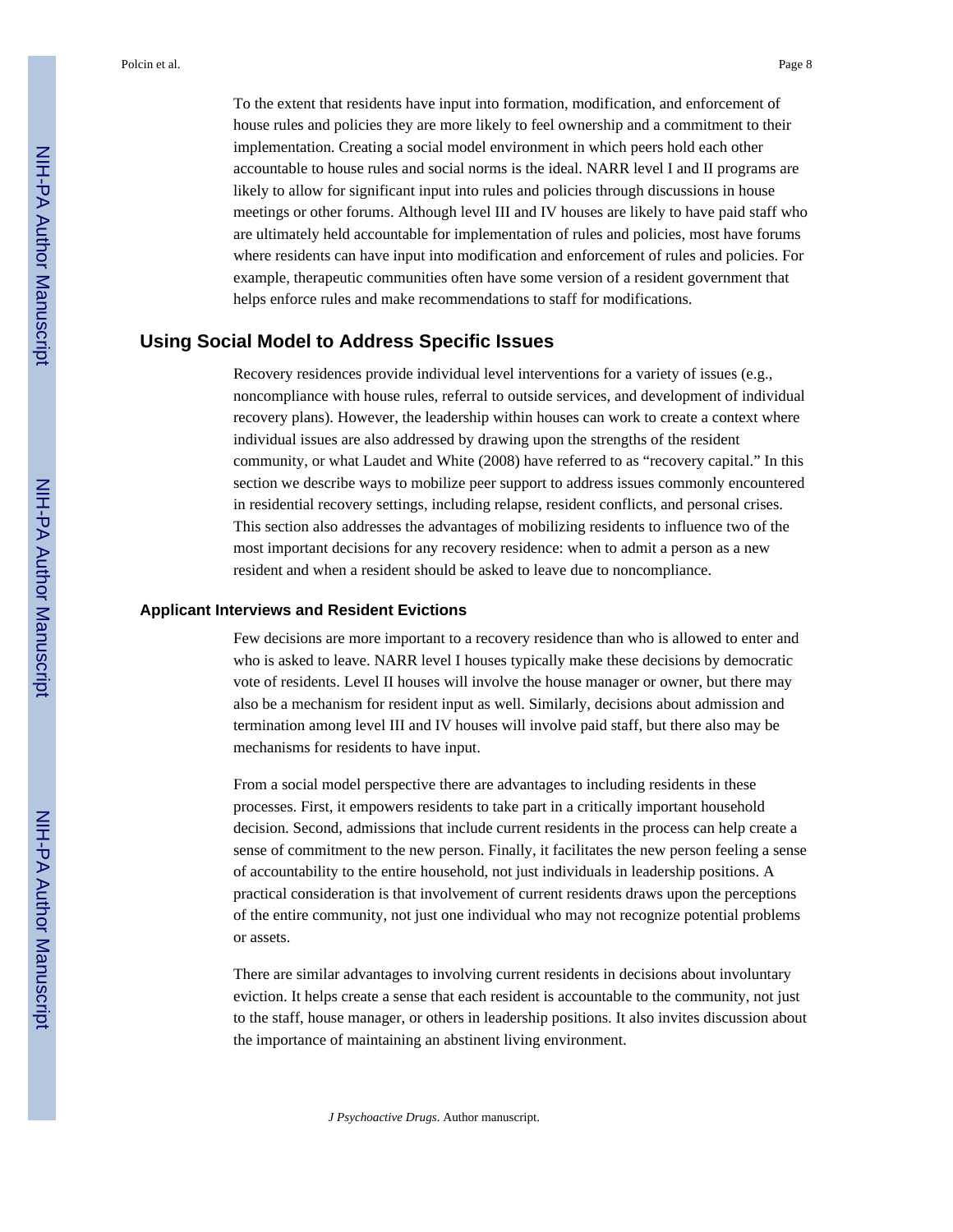## **Relapse**

One of the most difficult issues faced across all types of recovery residences is alcohol and drug relapse. At the individual level, there are a variety of responses that might be implemented. Depending on the circumstances and the facility, the individual who relapses may be asked to leave the residence. A temporary eviction is the policy of most houses. However, there may be an invitation to reapply for admission after some minimum period of time has passed. In some circumstances the individual might be referred to a different type of setting, particularly one with more structure and oversight that might prevent additional relapses.

The recovery field has moved away from stigmatizing relapse toward viewing it as part of the addiction process. At least some individuals in the household will have experienced relapse at some point in their recovery. Social model recovery suggests that it can be helpful for these individuals to share their experience of relapse and how they were able to resume recovery. Importantly, it can help decrease the sense of self-loathing experienced by some persons who relapse and refocus their energies toward reestablishing abstinence.

Relapse is also a household issue because it affects other residents. It therefore needs to be discussed in house meetings or other forums. There may be expressions of fear, anxiety, loss, anger, guilt or increased vulnerability about residents own potential for relapse, all of which need to be met with empathy and understanding. There might also be discussions about ways residents can enhance the recovery environment and increase support for sobriety. The social model concept of mutuality (i.e., everyone is a consumer and provider of help) is important here. Each resident is a giver and receiver of help and to the maximum extent possible there should be cultivation of norms in the house that reinforce asking for and receiving help. Putting an emphasis on the importance of residents recognizing and responding to vulnerability in themselves and others is imperative. In this way an individual relapse can be mobilized to influence the household in ways that enhance recovery.

#### **Resident Conflicts**

Residential recovery settings invite a certain amount of interpersonal conflict and thus offer opportunities to practice recovery skills as they emerge during day to day activities. Conflicts occur as a result of sharing a room, failing to complete assigned chores, personal jealousies, and a host of other reasons. These are opportunities for residents to apply 12-step or other recovery principles to real life situations. Newer residents and those in early recovery can benefit from senior residents with longer recovery sharing examples of how they worked the steps and applied other recovery principles to similar situations. This might involve consideration of recovery concepts such taking an inventory and owning one's part in the conflict, making amends, and accepting powerlessness over other people and situations. In level I and II residences these activities are most likely to be implemented among peers. In level III and Level IV houses they may be implemented by staff or peers.

It is important to facilitate a house-wide perspective that the emergence of conflict is expected and an ordinary part of life. The task in developing a recovery lifestyle is to manage conflict in healthy ways that enhance or at least do not undermine recovery. To the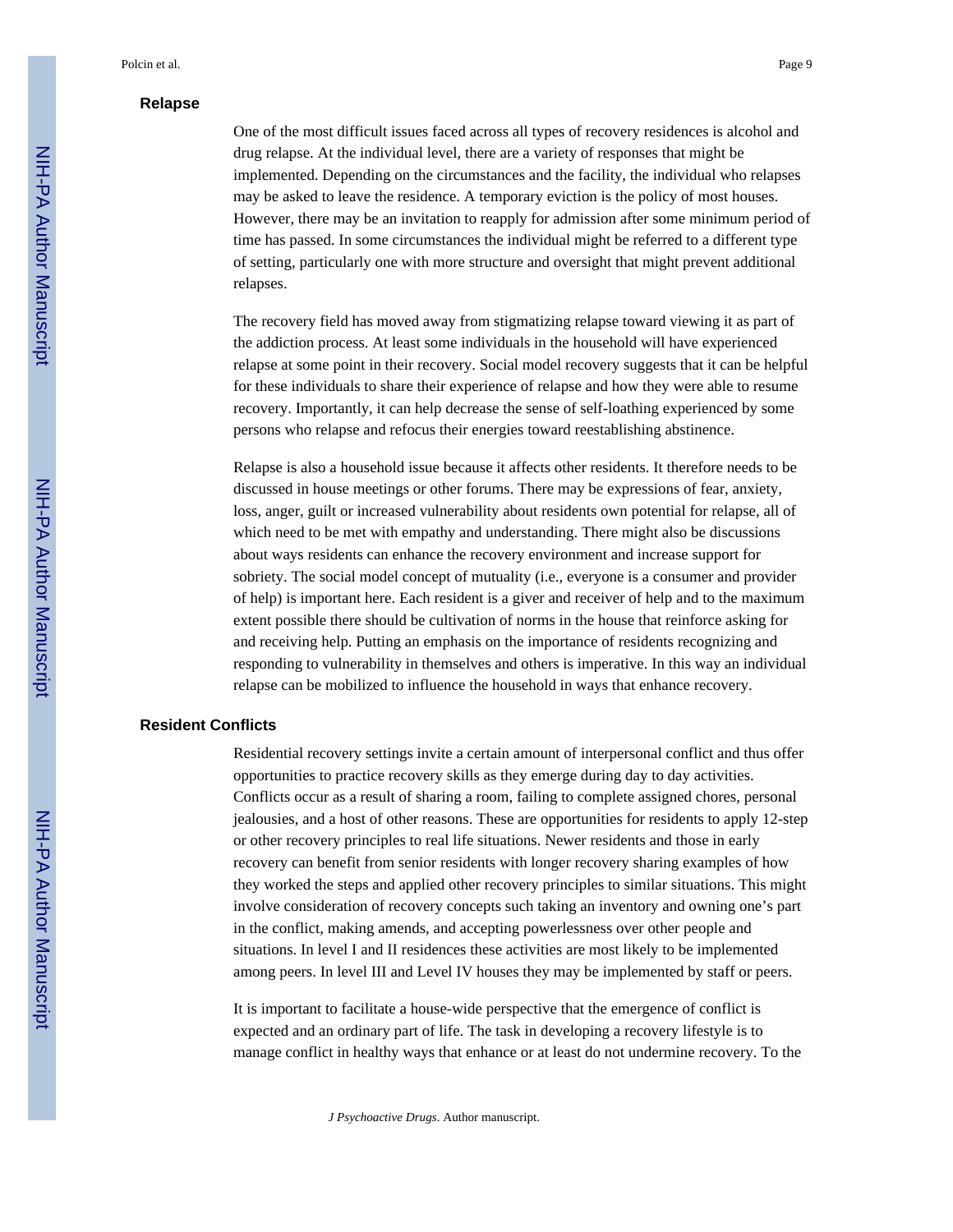extent that residents are able to resolve conflicts and apply 12-step or other recovery principles to them, the household will function more efficiently and the quality of the house in terms of a source for recovery will be stronger. In addition, learning conflict management skills helps residents learn valuable life skills that will help them outside the house as they manage their recovery across their lifespan.

#### **Resident Crises**

Resident crises are not uncommon in recovery residences and can include relapse, onset of psychiatric symptoms problems such as suicidality, family crises, problems with intimate partners, or loss of a job, just to name a few. The community of residents can be mobilized to help residents prevent or cope with crises. Just having awareness about the issues residents are going through is important. Simple things like being available to talk and showing concern can be helpful. Whether one is part of the household as a peer or staff member, sharing of one's own experiences in dealing with similar problems is important, especially in terms of the application of recovery principles to manage the crises. As residents help others prevent and cope with crises they also prepare themselves for how to deal with their own future crises.

An additional way that peers and staff can assist residents who are in crises is through suggestions for accessing outside services. Assistance can help in terms of sharing practical information, such as providers with whom they are familiar who may be helpful, suggestions for transportation to services and options for paying for services. Most importantly peers who have used the needed service can share their experiences and help the individual understand what to expect.

## **Training and Interactive Learning**

Recovery organizations in California (e.g., the Sober Living Network and the California Association of Addiction Recovery Resources) have for many years recognized the need for managers of SLHs to receive training in how to facilitate social model dynamic within houses. As such, they offer regular workshops that cover essential aspects for understanding and implementing social model. However, there is also an appreciation for the value of experiential knowledge gained as a result of having lived in a SLH and the knowledge gained from managing houses. In this way there is a type of parallel social model process that occurs at the manager as well as resident level.

While yearly conferences are one such mechanism for sharing experiences, more systematic and regular peer trainings might be even more beneficial. Facilitating manager visits to other sober living houses on a regular basis beyond formal inspections each year might be one way to increase cross fertilization of ideas and experiences. Without interactive learning on a regular basis there is a significant danger that houses can become disconnected, unfocussed, and out of date in their approaches as well as noncompliant with network standards. Thus, social model needs to be conceptualized beyond the resident level to include the larger recovery community.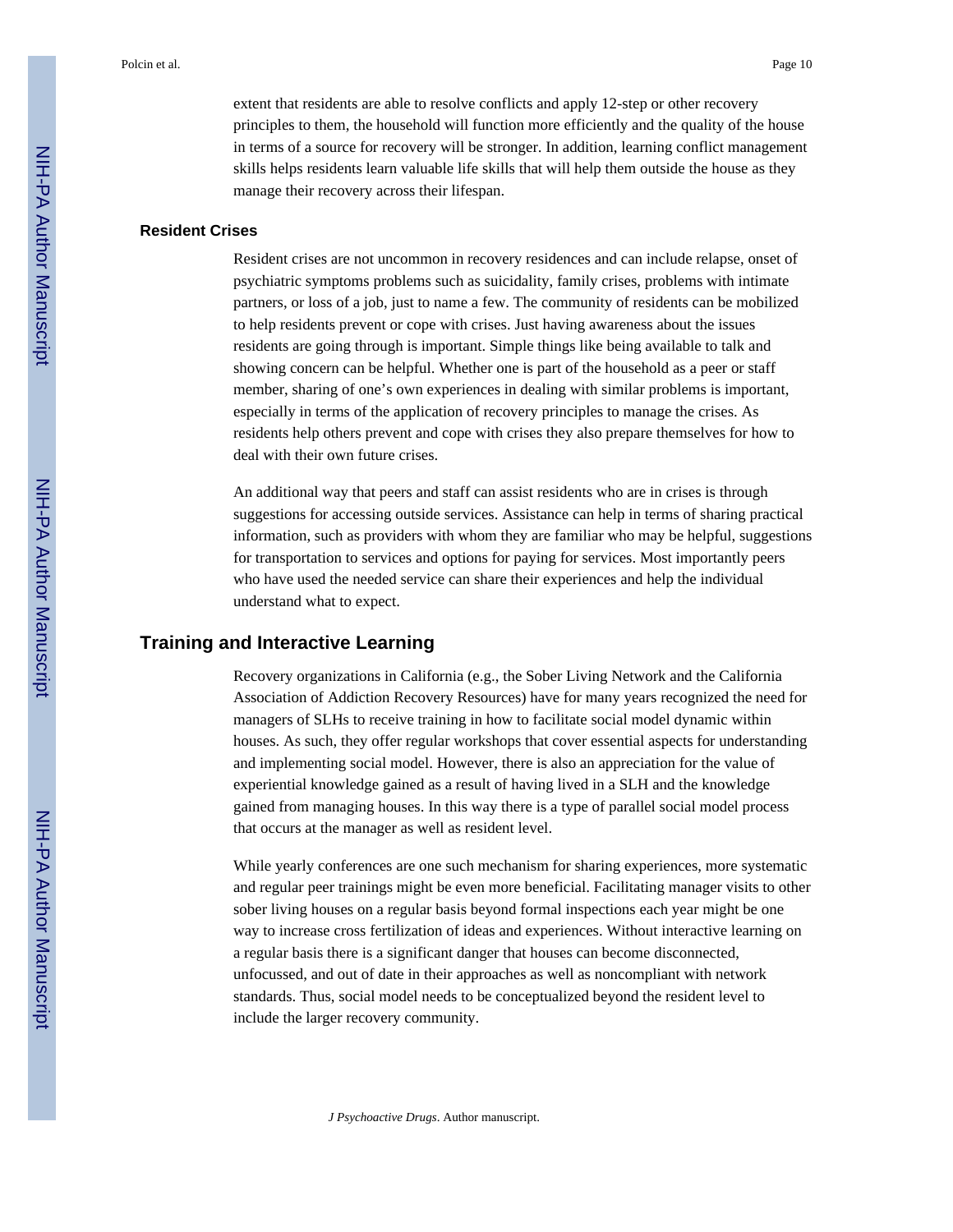## **Interacting with the Neighborhood and Local Community**

Social model posits that drug and alcohol problems operate in a reciprocal fashion between individuals and their surrounding environment (Wittman & Polcin in press). It suggests that low income, high crime communities with high densities of alcohol outlets and readily available access to drugs contributes to substance use among individuals. In turn, substance use contributes to destructive characteristics of the environment (e.g., crime, availability of drugs, unemployment). We posit that recovery operates in a similar manner. Individuals in residential recovery settings need to use positive characteristics of their community environment that can benefit recovery. In addition, supporters of residential recovery services need to show positive impacts on the local community, which, in turn, can contribute to more support for recovery residences.

#### **Accessing Community Services**

Although social model programs emerged in part as an alternative to formal clinical and medical treatments, they need to view themselves within a larger continuum of communitybased services. Historically, social model programs avoided offering on-site services, in part to elevate the peer support aspects of recovery. Instead, there was an emphasis on helping residents access needed services in the community. This continues to be the approach taken by NARR level I and II residences.

NARR Level III and IV residences provide on-site services beyond peer support, although few programs meet all of the needs that residents present. Because persons with alcohol and drug problems frequently need help in a variety of areas, all of which cannot be met in one setting, it is important for residences to have good relationships with service providers in the surrounding community. Conversely, many of these providers serve persons in the community with alcohol and drug problems who could benefit from residence in a recovery setting and can therefore be sources for referrals.

#### **Disseminating Beneficial Impact of Recovery Residences**

Despite the existence of research showing favorable outcomes across all four types of recovery residences (National Association of Recovery Residences 2012), NIMBY (not in my back yard) resistances continue to plague many residences. Community resistance occurs despite documentation that recovery residences do not decrease property values or increase crime (American Planning Association 2003). In addition, research on level I and level II residences show they enjoy supportive relationships with neighbors (Heslin, Singzon, Aimiuwu, Sheridan & Hamilton 2012; Polcin et al. 2012; Jason, Roberts & Olson 2005). These studies show when neighbors are familiar with the recovery homes in their neighborhoods and the residents who live there they tend to be more supportive. Professional treatment providers have similar responses. A study of mental health professionals and certified addiction counselors found those who were most familiar with recovery houses were most supportive (Polcin et al. 2012).

Resistances to recovery homes is often based on stigma from persons who have little or no experience with the houses or residents who live there. Stigma feeds upon negative news reports in the media about problem houses, even if these are rare exceptions. There is

*J Psychoactive Drugs*. Author manuscript.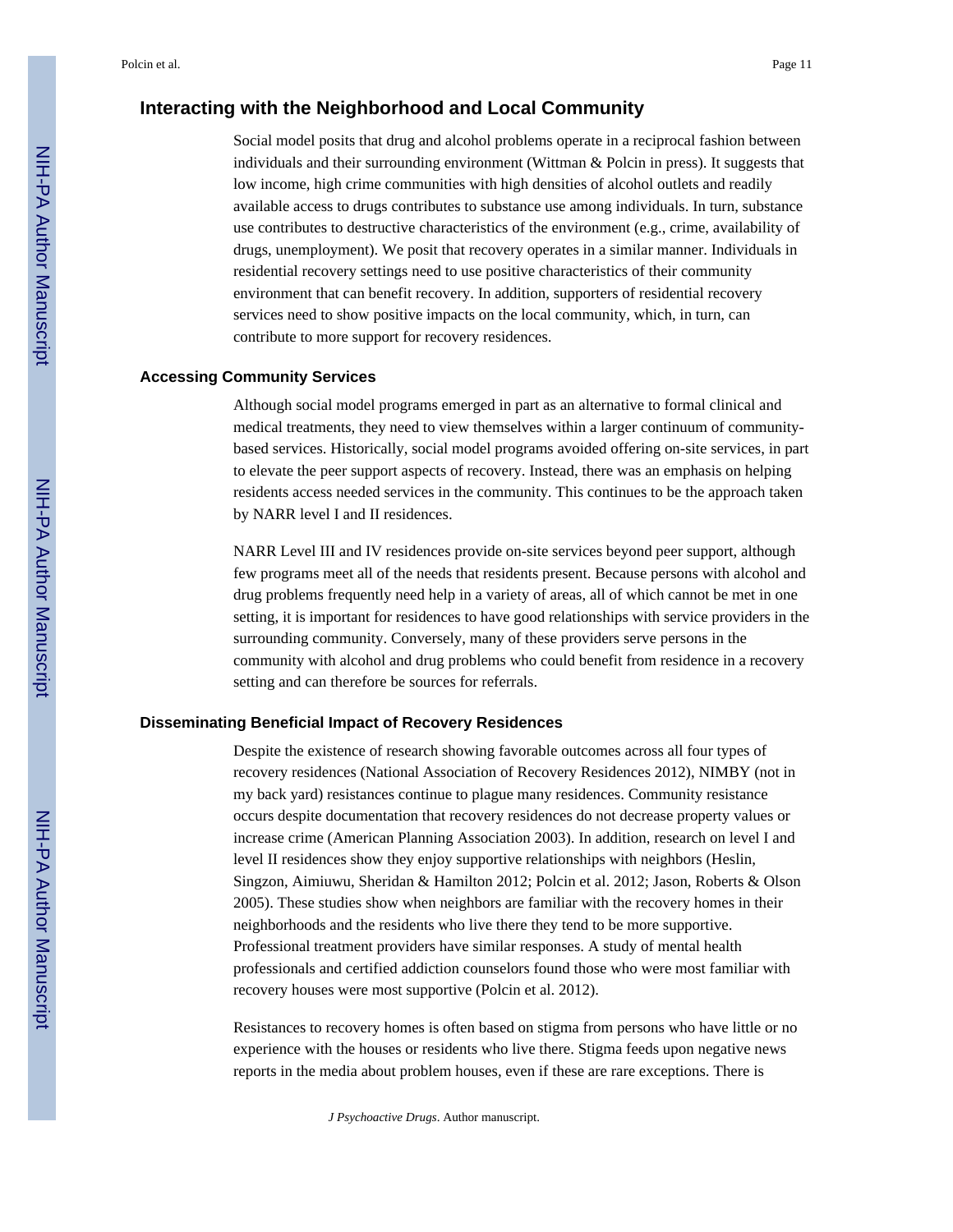therefore an urgent need for recovery residences at all levels to be associated with peer based associations that monitor health, safety and operational standards, such as NARR. Advocacy organizations have procedures in place to address problem residences quickly, especially complaints from neighbors. They also have resources to advise houses about their legal rights and advocate for houses that are targeted by NIMBY groups.

Because familiarity is associated with improved perceptions, there is a need for advocacy groups to organize formal interaction between operators of residences and key stakeholders: 1) neighbors of residences, 2) the general public, 3) local and state officials and 4) mental health and other service provider groups. Examples of such interaction include dissemination of information about the goals and operation of recovery residences, advice to persons in the community who have family or friends suffering from addictive disorders, education about addiction and recovery more broadly, and encouraging house residents to volunteer for community service activities (neighborhood clean-up, holiday events, etc.) (Heslin, et al. 2012; Polcin et al. 2012). Interaction of recovery homes and recovery home organizations with surrounding communities is another example of how social model dynamics need to occur as parallel processes across different levels of social interaction, including residents, staff and managers, and the larger community.

## **Conclusion**

Recovery residences for alcohol and drug problems universally emphasize peer support. However, few papers have provided suggestions for how to maximize positive peer influences in recovery settings. The California Social Model approach to recovery provides a framework for understanding and addressing issues in residential settings from a peer based perspective. This paper has drawn on social model principles to develop specific suggestions for how recovery residences can involve and empower residents to address critical issues, such as applicant interviews, involuntary eviction, management of house meetings, resident conflicts, and a variety of crises. Additional work is needed to better understand how facilitation of peer support varies among different level of recovery residences as defined by NARR (2012). In addition to using social model concepts to improve peer support within recovery home settings, social model theory can be used to enhance interaction within recovery home organizations and with the surrounding community.

## **Acknowledgments**

Supported by the National Institute on Drug Abuse, grant number R01 DA034973 (Principal Investigator – Polcin). We wish to acknowledge the contributions of house managers at the Sober Living Network in Los Angeles who participated in semi-structured interviews that were used to inform this paper.

## **References**

- American Planning Association. Policy Guide on Homelessness. Chicago, IL: 2003. Archived by WebCite® at <http://www.webcitation.org/6PB6eCxHy>] [Accessed: 2014-04-28]
- Betty Ford Institute. What is recovery? A working definition form the Betty Ford Institute. Journal of Substance Abuse Treatment. 2007; 33(3):221–8. [PubMed: 17889294]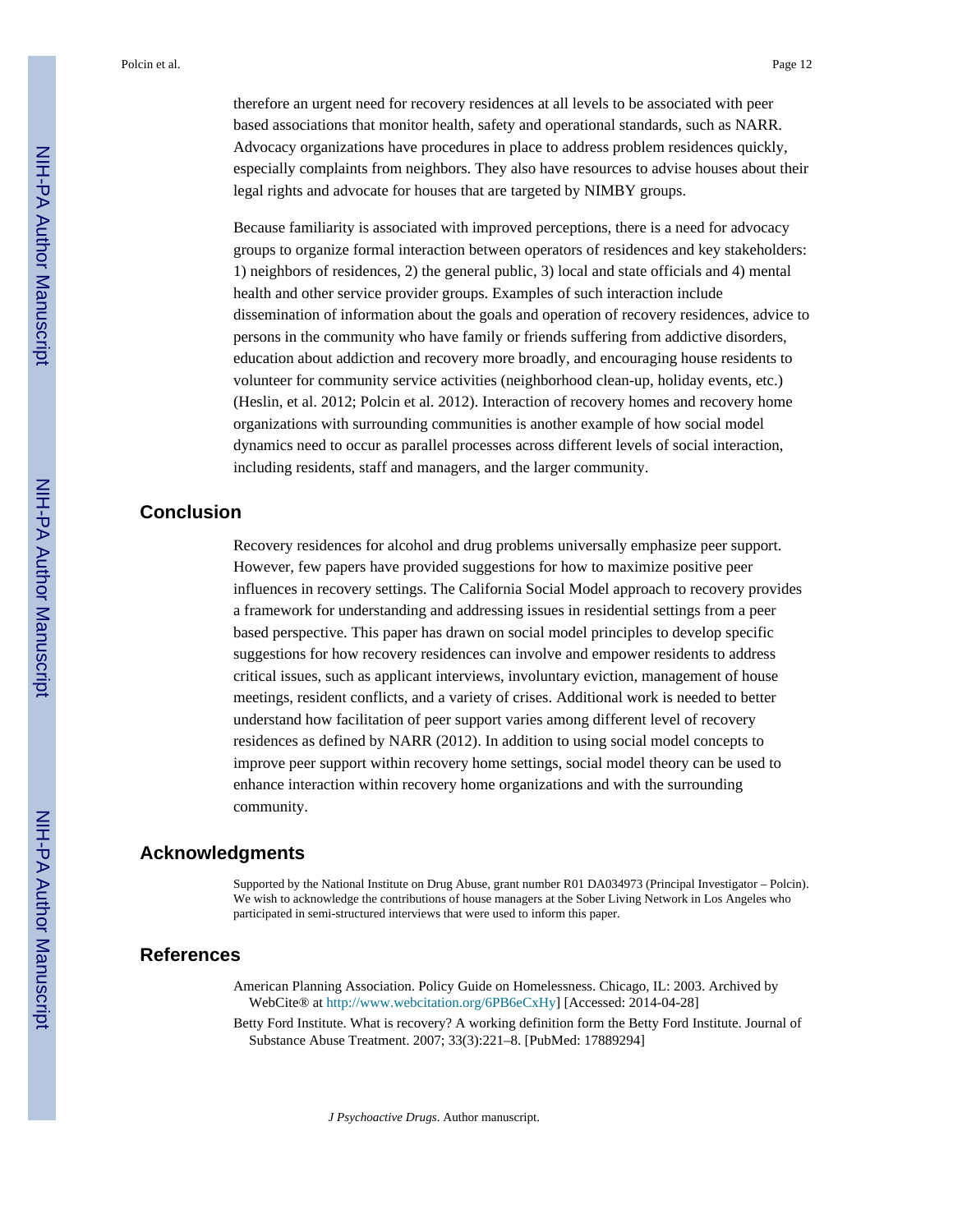- Borkman, T. A social-experiential model in programs for alcoholism recovery: a research report on a new treatment design. Bethesda, MD: National Institute on Alcohol Abuse and Alcoholism, U.S. Department of Health and Human Services; 1983.
- Borkman TJ. Is recovery planning any different from treatment planning? Journal of Substance Abuse Treatment. 1998; 15:37–42. [PubMed: 9534125]
- Borkman, T. Understanding self-help/mutual aid: Experiential learning in the commons. Rutgers University Press; 1999.
- Borkman TJ, Kaskutas LA, Room J, Bryan K, Barrows D. An historical and developmental analysis of social model programs. Journal of Substance Abuse Treatment. 1998; 15:7–17. [PubMed: 9534122]
- De Leon, G. The Therapeutic Community: Theory, model, and method. New York, NY: Springer Publishing Company; 2000.
- Heslin KC, Singzon T, Aimiuwu O, Sheridan D, Hamilton A. From personal tragedy to personal challenge: responses to stigma among sober living home residents and operators. Sociology of Health & Illness. 2012; 34(3):379–395.
- Jason LA, Davis MI, Ferarri JR, Anderson E. The need for substance abuse aftercare: A longitudinal analysis of Oxford Houses. Addictive Behaviors. 2007; 32:803–818.
- Jason LA, Olson BD, Ferrari JR, Lo Sasso AT. Communal housing settings enhance substance abuse recovery. American Journal of Public Health. 2006; 96:1727–9. [PubMed: 17008561]
- Jason, LA.; Olson, BD.; Foli, KJ. Rescued Lives: The Oxford House approach to substance abuse. New York: Routledge; 2008.
- Jason LA, Roberts K, Olson BD. Attitudes toward recovery homes and residents: Does proximity make a difference? Journal of Community Psychology. 2005; 33(5):529–535.
- Kaskutas LA, Ammon L, Wesiner C. A naturalistic comparison of outcomes at social and clinical model substance abuse treatment programs. International Journal of Self Help and Self Care. 2003–2004; 2(2):111–133.
- Kaskutas LA, Greenfield TK, Borkman TJ, Room J. Measuring treatment philosophy: a scale for substance abuse recovery programs. Journal of Substance Abuse Treatment. 1998; 15:27–36. [PubMed: 9534124]
- Kurtz, LF. Self-help and support groups: A handbook for practitioners. Vol. 34. Thousand Oaks, CA: Sage; 1997.
- Kaskutas LA, Zavala SK, Parthasarathy S, Witbrodt J. Costs of day hospital and community residential chemical dependency treatment. The Journal of Mental Health Policy and Economics. 2008; 11:27–32. [PubMed: 18424874]
- Laudet AB, White WL. Recovery capital as prospective predictor of sustained recovery, life satisfaction, and stress among former poly-substance users. Substance Use and Misuse. 2008; 43:27–54. [PubMed: 18189204]
- Mericle A, Miles J, Cacciola J, Howell J. Adherence to the social model approach in Philadelphia recovery homes. International Journal of Self Help & Self Care. in press.
- National Association of Recovery Residences. A primer on recovery residences: FAQ. Atlanta, GA: 2012. p. 46Archived by WebCite® at<http://www.webcitation.org/6B7e01VSk>] [Accessed: 2012-10-02]
- O'Briant, RG.; Lennard, HL. Recovery from Alcoholism: A social treatment model. Springfield, IL: Charles C. Thomas; 1973.
- O'Neill, JV. History of Oxford House, Inc. In: Shaw, S.; Borkman, T., editors. Social Model Alcohol Recovery: An environmental approach. Burbank, CA: Bridge-Focus, Inc; 1990. p. 103-17.
- Polcin DL, Henderson D, Trocki K, Evans K, Wittman F. Community context of sober living houses. Addiction Research & Theory. 2012; 20(6):480–491.
- Polcin DL, Korcha R, Bond J, Galloway G. What did we learn from our study on sober living houses and where do we go from here? Journal of Psychoactive Drugs. 2010; 42:425–33. [PubMed: 21305907]
- Riessman, F.; Carroll, D. Redefining self-help: Policy and practice. San Francisco: Jossey-Bass; 1995.
- Shaw, S.; Borkman, T. Social Model Alcohol Recovery: An environmental approach. Burbank, CA: Bridge-Focus, Inc; 1990.

*J Psychoactive Drugs*. Author manuscript.